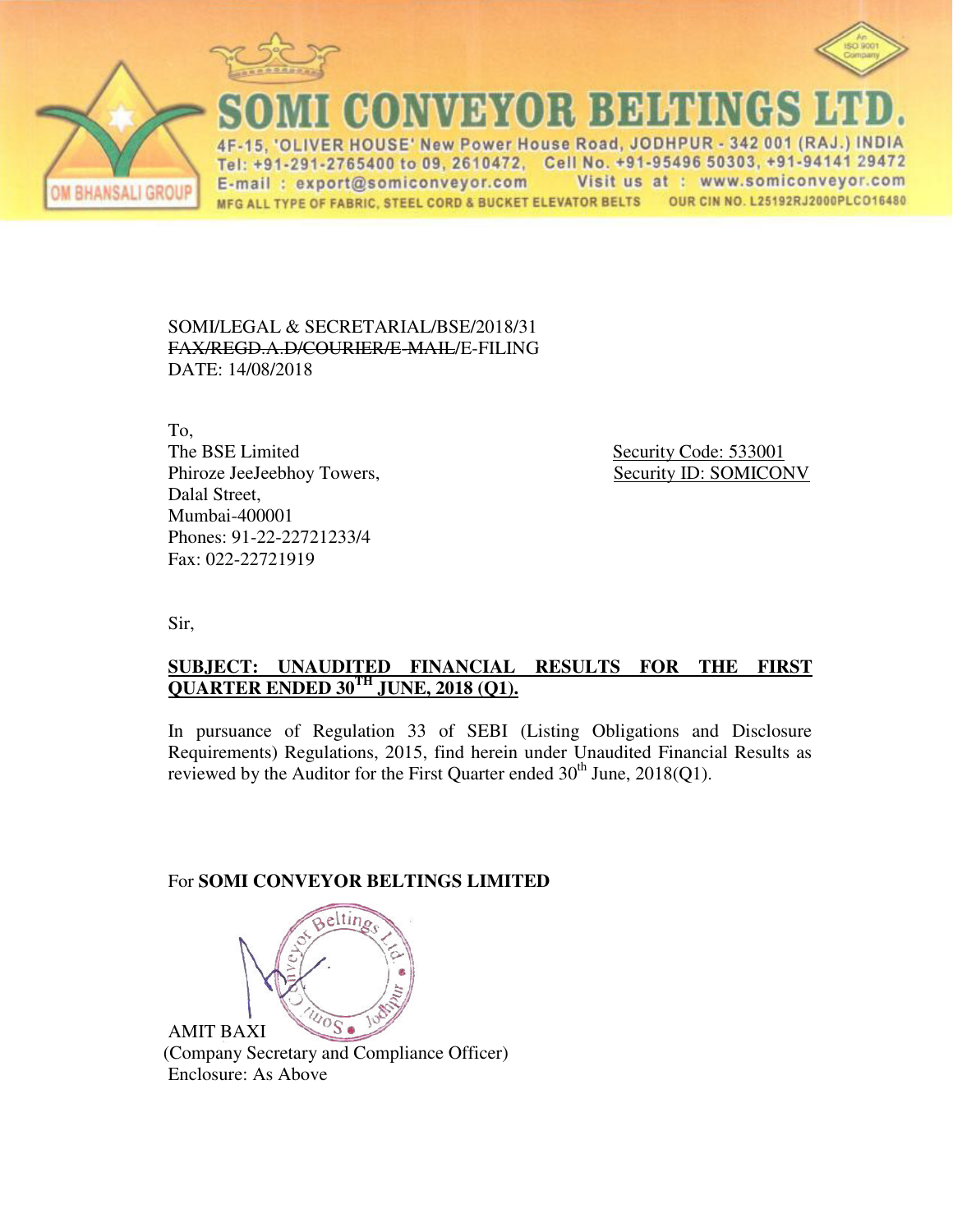#### SOMI CONVEYOR BELTINGS LTD. Regd. Office : 4F-15 Oliver House, New Power House Road, Jodhpur (Rajasthan) Email: cmd@somiconveyor.com Website: www.somiinvestor.com CIN: L25192RJ2000PLC016480

#### **STATEMENT OF STAND ALONE FINANCIAL RESULTS FOR THE IST QUARTER ENDED JUNE, 2018**

|                                                                                                |                                                | Rs. In Lakhs                                                     |                                                                 |                                                                                  |                                                                                       |                                                              |  |
|------------------------------------------------------------------------------------------------|------------------------------------------------|------------------------------------------------------------------|-----------------------------------------------------------------|----------------------------------------------------------------------------------|---------------------------------------------------------------------------------------|--------------------------------------------------------------|--|
| <b>PARTICULARS</b>                                                                             | Quarter ended<br>June 30, 2018<br>(Un-Audited) | Preceding 3<br><b>Months Ended</b><br>March 31,2018<br>(Audited) | Corresponding<br>Quarter ended<br>June 30, 2017<br>(Un-Audited) | Year to date<br>igure of current<br>period ended<br>June 30,2018<br>(Un-Audited) | Year to date<br>figure of<br>previous period<br>ended June<br>30,2017<br>(Un-Audited) | <b>Previous Year</b><br>Ended March,<br>31,2018<br>(Audited) |  |
| Revenue from operations                                                                        | 1410.71                                        | 1226.14                                                          | 1080.20                                                         | 1410.71                                                                          | 1080.20                                                                               | 6515.86                                                      |  |
| I. Other Income                                                                                | 3.85                                           | 28.72                                                            | 5.33                                                            | 3.85                                                                             | 5.33                                                                                  | 54.82                                                        |  |
| III. Total Revenue (I +II)                                                                     | 1414.56                                        | 1254.86                                                          | 1085.53                                                         | 1414.56                                                                          | 1085.53                                                                               | 6570.68                                                      |  |
|                                                                                                |                                                |                                                                  |                                                                 |                                                                                  |                                                                                       |                                                              |  |
| III. Expenses:                                                                                 |                                                |                                                                  |                                                                 |                                                                                  |                                                                                       |                                                              |  |
| Cost of Materials consumed<br>Purchase of Stock-in-Trade                                       | 998.72<br>9.47                                 | 1160.04<br>0.00                                                  | 876.47<br>5.25                                                  | 998.72<br>9.47                                                                   | 876.47<br>5.25                                                                        | 4392.92<br>10.53                                             |  |
| Changes in inventories of finished goods, Work-in-progress and Stock-in-Trade                  | $-103.79$                                      | $-33.34$                                                         | $-456.03$                                                       | $-103.79$                                                                        | $-456.03$                                                                             | $-312.05$                                                    |  |
| Excise duty on Sale of Goods                                                                   | 0.00                                           | $-573.08$                                                        | 115.54                                                          | 0.00                                                                             | 115.54                                                                                | 112.51                                                       |  |
| Employee benefit expense                                                                       | 87.71                                          | 122.51                                                           | 96.54                                                           | 87.71                                                                            | 96.54                                                                                 | 434.70                                                       |  |
| Financial costs                                                                                | 95.84                                          | 183.17                                                           | 61.93                                                           | 95.84                                                                            | 61.93                                                                                 | 369.07                                                       |  |
| Depreciation and amortization expense                                                          | 100.71                                         | 123.05                                                           | 117.30                                                          | 100.71                                                                           | 117.30                                                                                | 485.41                                                       |  |
| Other expenses                                                                                 | 183.15                                         | 226.64                                                           | 234.25                                                          | 183.15                                                                           | 234.25                                                                                | 935.68                                                       |  |
| <b>Total Expenses</b>                                                                          | 1371.81                                        | 1208.99                                                          | 1051.25                                                         | 1371.81                                                                          | 1051.25                                                                               | 6428.77                                                      |  |
|                                                                                                |                                                |                                                                  |                                                                 |                                                                                  |                                                                                       |                                                              |  |
| IV. Profit/(Loss) before exceptional and tax (III - IV)                                        | 42.75                                          | 45.87                                                            | 34.28                                                           | 42.75                                                                            | 34.28                                                                                 | 141.91                                                       |  |
| V. Exceptional Items                                                                           | <b>NIL</b>                                     | <b>NIL</b>                                                       | <b>NIL</b>                                                      | <b>NIL</b>                                                                       | <b>NIL</b>                                                                            | <b>NIL</b>                                                   |  |
| VI. Profit/(Loss) before tax (V + VI)                                                          | 42.75                                          | 45.87                                                            | 34.28                                                           | 42.75                                                                            | 34.28                                                                                 | 141.91                                                       |  |
| VII. Extraordinary Items                                                                       | <b>NIL</b>                                     | <b>NIL</b>                                                       | 3.02                                                            | <b>NIL</b>                                                                       | 3.02                                                                                  | <b>NIL</b>                                                   |  |
| VIII. Profit/(Loss) before tax (VII + VIII)                                                    | 42.75                                          | 45.87                                                            | 37.30                                                           | 42.75                                                                            | 37.30                                                                                 | 141.91                                                       |  |
| IX. Tax expense:                                                                               |                                                |                                                                  |                                                                 |                                                                                  |                                                                                       |                                                              |  |
| (1) Current tax                                                                                | 4.39                                           | 50.51                                                            | 12.68                                                           | 4.39                                                                             | 12.68                                                                                 | 83.84                                                        |  |
| (2) Deferred tax                                                                               | $-17.25$                                       | 38.27                                                            | <b>NIL</b>                                                      | $-17.25$                                                                         | <b>NIL</b>                                                                            | 38.27                                                        |  |
| X. Profit/(Loss) for the period (IX-X)                                                         | 21.11                                          | 33.63                                                            | 24.62                                                           | 21.11                                                                            | 24.62                                                                                 | 96.34                                                        |  |
| XI. Other Comprehensive Income (OCI)<br>a) Items that will not be classified to profit or loss |                                                |                                                                  |                                                                 |                                                                                  |                                                                                       |                                                              |  |
| i) Actuarial Gains and Losses                                                                  | 1.79                                           | 7.14                                                             | <b>NIL</b>                                                      | 1.79                                                                             | <b>NIL</b>                                                                            | 7.14                                                         |  |
| ii) income tax related to items that will not be reclassified to profit or loss.               | $-0.60$                                        | 2.38                                                             | <b>NIL</b>                                                      | $-0.60$                                                                          | <b>NIL</b>                                                                            | 2.38                                                         |  |
|                                                                                                |                                                |                                                                  |                                                                 |                                                                                  |                                                                                       |                                                              |  |
| b) items that will be classified to profit or loss                                             |                                                |                                                                  |                                                                 |                                                                                  |                                                                                       |                                                              |  |
| i) Income tax relating to items that will be reclassified to profit or loss.                   | <b>NIL</b>                                     | <b>NIL</b>                                                       | <b>NIL</b>                                                      | <b>NIL</b>                                                                       | <b>NIL</b>                                                                            | <b>NIL</b>                                                   |  |
| <b>Total Other Comprehensive Income</b>                                                        | 1.19                                           | 9.52                                                             | <b>NIL</b>                                                      | 1.19                                                                             | <b>NIL</b>                                                                            | 9.52                                                         |  |
| XII Total Comprehensive Income (Net of Tax) (XI+XII)                                           | 22.30                                          | 43.15                                                            | 24.62                                                           | 22.30                                                                            | 24.62                                                                                 | 105.86                                                       |  |
|                                                                                                |                                                |                                                                  |                                                                 |                                                                                  |                                                                                       |                                                              |  |
| XIII Net Profit attributable to:                                                               |                                                |                                                                  |                                                                 |                                                                                  |                                                                                       |                                                              |  |
| i) Owners                                                                                      | 22.30                                          | 43.15                                                            | 24.62                                                           | 22.30                                                                            | 24.62                                                                                 | 105.86                                                       |  |
| ii) Non- Controlling Interest                                                                  | <b>NIL</b>                                     | <b>NIL</b>                                                       | <b>NIL</b>                                                      | <b>NIL</b>                                                                       | <b>NIL</b>                                                                            | <b>NIL</b>                                                   |  |
| XIV Profit for the Period attributable to:                                                     |                                                |                                                                  |                                                                 |                                                                                  |                                                                                       |                                                              |  |
| i) Owners                                                                                      | 21.11                                          | 33.63                                                            | 24.62                                                           | 21.11                                                                            | 24.62                                                                                 | 96.34                                                        |  |
| ii) Non- Controlling Interest                                                                  | <b>NIL</b>                                     | <b>NIL</b>                                                       | <b>NIL</b>                                                      | <b>NIL</b>                                                                       | <b>NIL</b>                                                                            | <b>NIL</b>                                                   |  |
| XV Other Comprehensive Income for the Period attributable to:                                  |                                                |                                                                  |                                                                 |                                                                                  |                                                                                       |                                                              |  |
| i) Owners                                                                                      | 1.19                                           | 9.52                                                             | <b>NIL</b>                                                      | 1.19                                                                             | <b>NIL</b>                                                                            | 9.52                                                         |  |
| ii) Non- Controlling Interest                                                                  | <b>NIL</b>                                     | <b>NIL</b>                                                       | <b>NIL</b>                                                      | <b>NIL</b>                                                                       | <b>NIL</b>                                                                            | <b>NIL</b>                                                   |  |
| XVI Total Comprehensive Income for the Period attributable to:                                 |                                                |                                                                  |                                                                 |                                                                                  |                                                                                       |                                                              |  |
| i) Owners                                                                                      | 22.30                                          | 43.15                                                            | 24.62                                                           | 22.30                                                                            | 24.62                                                                                 | 105.86                                                       |  |
| ii) Non- Controlling Interest                                                                  | <b>NIL</b>                                     | <b>NIL</b>                                                       | <b>NIL</b>                                                      | <b>NIL</b>                                                                       | <b>NIL</b>                                                                            | <b>NIL</b>                                                   |  |
| Paid -up equity share Capital (face value per share Rs. 10/-each)                              | 1177.97                                        | 1177.97                                                          | 1177.97                                                         | 1177.97                                                                          | 1177.97                                                                               | 1177.97                                                      |  |
| XVII. Earning per equity share:                                                                |                                                |                                                                  |                                                                 |                                                                                  |                                                                                       |                                                              |  |
| (1) Basic                                                                                      | 0.18                                           | 0.37                                                             | 0.21                                                            | 0.18                                                                             | 0.21                                                                                  | 0.90                                                         |  |
| (2) Diluted                                                                                    | 0.18                                           | 0.37                                                             | 0.21                                                            | 0.18                                                                             | 0.21                                                                                  | 0.90                                                         |  |

#### **Notes to the financial results:**

1. The above results have been reviewed and recommended by the Audit Committee and approved by the Board of Directors in their meeting held on August 14, 2018 and were subjected to a review by the statutory auditors.

2. The above results have been prepared in accordance with the recognition and measurement principles laid down under Indian Accounting Standard {Ind AS) -34, "Interim Financial reporting" prescribed under Section 133 of the Companies Act, 2013 read with relevant rules issued thereunder and other accounting principles generally accepted in India.

3. Effective from April 01, 2018, the Company has adopted Ind AS 115 'Revenue from Contracts with Customers'. The application of Ind AS 115 did not have any material impact on the financial results of the Company.

4. Consequent to introduction of Goods and Services Tax (GST) w ith effect from July 01, 2017, Central Excise, Value Added Tax {VAT) etc. have been subsumed into GST. In accordance with Indian Accounting Standard, as applicable and Schedule Ill of the Companies Act, 2013, unlike Excise Duties, levies like GST, VAT, etc. are not part of Revenue. Accordingly, the figures for the quarter ended June 30, 2017 and for the year ended March 31, 2018 are not strictly relatable to current period numbers.

5. As the Company's business activity falls within a single operating segment namely "Conveyor Belts", the disclosure requirements of Ind AS 108 "Operating segment" prescribed under Section 133 of the Companies Act, 2013 read with relevant rules issued thereunder, are not applicable.

6. The Company does not have any subsidiary company.

7. The financial results of the company are also available on the website of the company www.somiinvestor.com.

8. The figures for the previous periods have been reclassified/regrouped wherever required to confirm to the current periods presentation/ classification. These are not material and do not affect the previously reported net profit or equity.

FOR SOMI CONVEYOR BELTINGS LIMITED

**PLACE : Jodhpur DATE:- 14/08/2018**

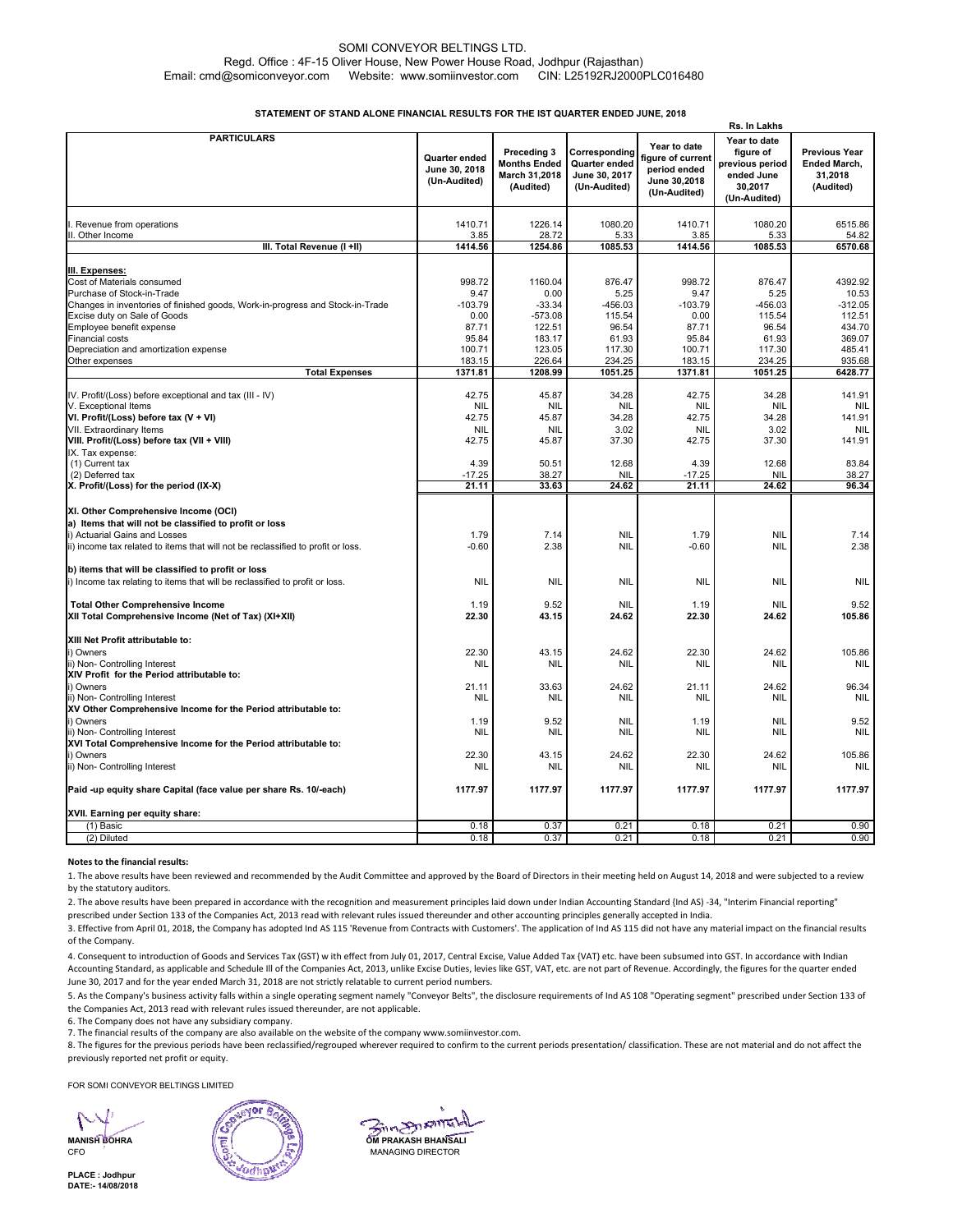

# **SINGHVI & MEHTA**

 **CHARTERED ACCOUNTANTS**

**BEHIND MEDICAL AUDITORIUM, 166-A, SECTOR-D, SHASTRI NAGAR, JODHPUR (O)2637350 (R) 2633787 (M) 94-141-39933** 

## **INDEPENDENT AUDITOR'S REVIEW REPORT ON REVIEW OF INTERIM FINANCIAL RESULTS**

## **THE BOARD OF DIRECTORS SOMI CONVEYOR BELTINGS LIMITED 4F-15, OLIVER HOUSE NEW POWER HOUSE ROAD JODHPUR (RAJ.)**

1. We have reviewed the accompanying Statement of Unaudited Financial Results of Somi Conveyor Beltings Limited, Jodhpur ("the Company"), for the quarter ended June 30, 2018 ("the Statement"), being submitted by the Company pursuant to the requirement of Regulation 33 of the SEBI (Listing Obligations and Disclosure Requirements) Regulations, 2015, as modified by Circular No. CIR/CFD/FAC/62/2016 dated July 5, 2016.

This Statement, which is the responsibility of the Company's Management and approved by the Board of Directors, has been prepared in accordance with the recognition and measurement principles laid down in Indian Accounting Standard 34 "Interim Financial Reporting" ("Ind AS 34"), prescribed under Section 133 of the Companies Act, 2013 read with relevant rules issued there under and other accounting principles generally accepted in India. Our responsibility is to issue a report on the Statement based on our review.

- 2. We conducted our review of the Statement in accordance with the Standard on Review Engagements (SRE) 2410 'Review of Interim Financial Information Performed by the Independent Auditor of the Entity', issued by the Institute of Chartered Accountants of India. This Standard requires that we plan and perform the review to obtain moderate assurance as to whether the Statement is free of material misstatement. A review is limited primarily to inquiries of Company personnel and analytical procedures applied to financial data and thus provides less assurance than an audit. We have not performed an audit and, accordingly, we do not express an audit opinion.
- 3. Based on our review conducted as stated above, nothing has come to our attention that causes us to believe that the accompanying Statement, prepared in accordance with the aforesaid Indian Accounting Standards and other accounting principles generally accepted in India, has not disclosed the information required